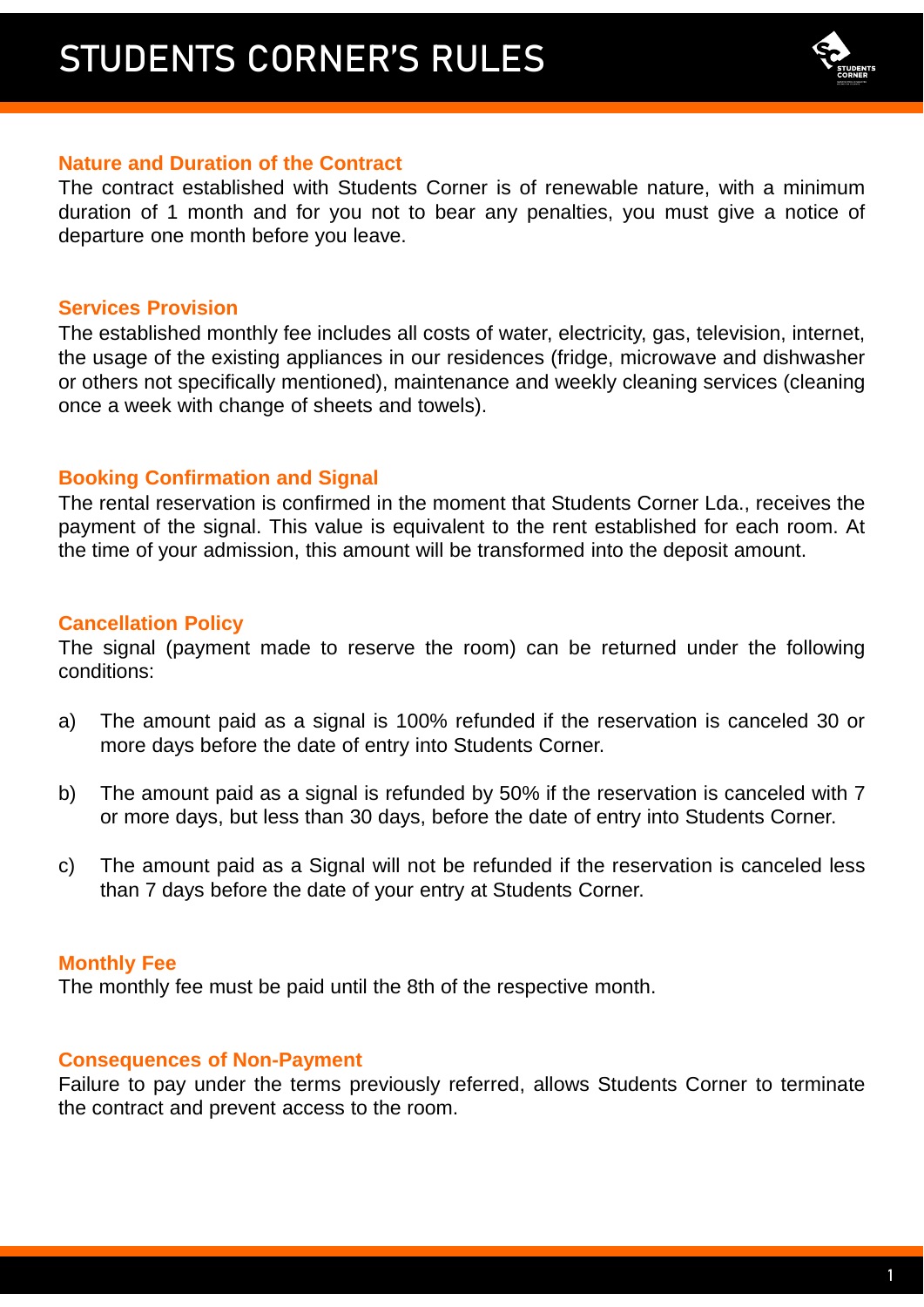

# **Room Use**

The allocated room can only be used - exclusively - by the client, and the client cannot assign it or share it, in any way. In case of noncompliance the contract will be terminated and consequent loss of access to the premises

## **Pets**

Pets are not allowed on the premises of Students Corner.

## **Security Deposit**

The amount of the deposit is equivalent to the rent and it must be paid in the moment of the admission. This value is used to guarantee the repair of any damages proven caused by you during your stay in our facilities. However, its refund also depends on the following conditions:

- a) The deposit amount will be fully refunded if the notice of departure is made 30 or more days prior to the date of departure.
- b) The deposit amount will be refunded by 50% if the notice of departure is made 7 days or more, but less than 30 days, before the departure date from Students Corner.
- c) The deposit amount will not be refunded if the departure notice is made 7 days or less before the departure date from Students Corner.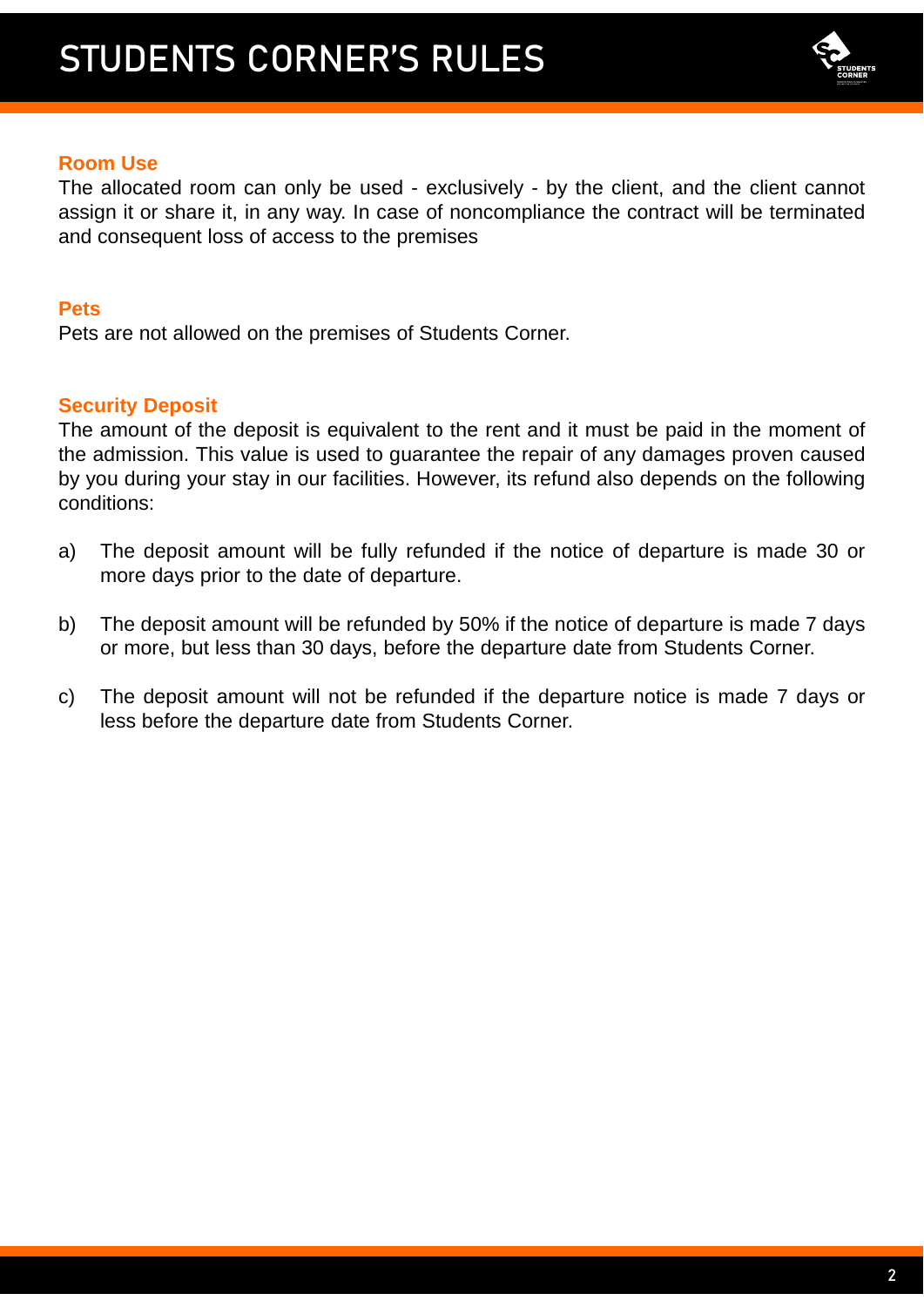

#### **Natureza e Duração do Contrato**

O Contrato estabelecido com a Students Corner tem uma natureza renovável, tendo uma duração mínima de 1 mês. É necessário dar o aviso de saída com antecedência mínima de um mês para que o cliente não suporte quaisquer penalizações.

#### **Prestação de Serviços**

No valor da mensalidade está incluído o valor respeitante ao fornecimento de água, eletricidade, televisão, internet e pela utilização dos equipamentos existentes nas residências da Students Corner (frigorífico, máquina de loiça micro-ondas e fogão ou outros não especificamente mencionados), manutenção e o valor respeitante ao serviço de limpeza (limpeza uma vez por semana com troca de lençóis e toalhas).

#### **Confirmação da Reserva e Sinal**

A reserva de arrendamento fica confirmada no momento em que a Students Corner Lda. receber o valor do Sinal, que equivale ao valor da renda celebrado. Na altura da admissão este valor será revertido em caução.

#### **Política de Cancelamento**

O Sinal (pagamento efetuado para reserva do quarto) poderá ser devolvido segundo as seguintes condições:

- a) O valor pago a título de Sinal é devolvido em 100% caso a reserva seja cancelada com 30 ou mais dias de antecedência da data de entrada na Students Corner.
- b) O valor pago a título de Sinal é devolvido em 50% caso a reserva seja cancelada com 7 ou mais dias, mas menos de 30 dias, de antecedência da data de entrada na Students Corner.
- c) O valor pago a título de Sinal não será devolvido se a reserva for cancelada com menos de 7 dias de antecedência da data de entrada na Students Corner.

#### **Renda**

O valor da mensalidade terá ser pago até dia 8 do respetivo mês.

#### **Consequências do Não Pagamento**

O não pagamento nos termos referidos anteriormente confere à Students Corner a possibilidade de terminar o contrato e impedir acesso ao quarto arrendado.